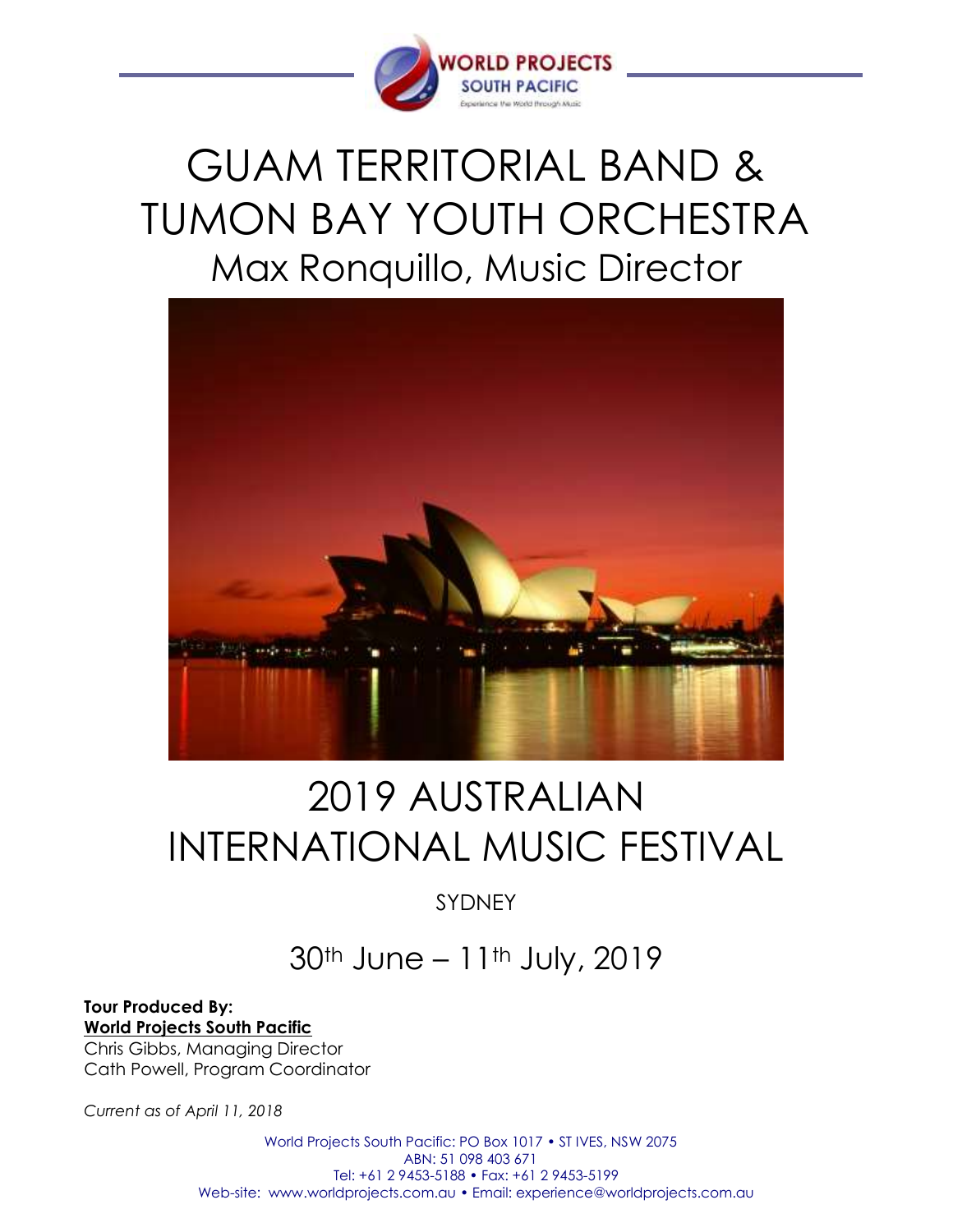

#### **GUAM TERRITORIAL BAND & TUMON BAY YOUTH ORCHESTRA 2019 AUSTRALIAN INTERNATIONAL MUSIC FESTIVAL 30th June – 11th July, 2019** *(subject to change)*

As of: April 11, 2018

#### **DAY ONE: Sunday, June 30th, 2019 – MELBOURNE ARRIVAL (meals/movies in flight, D)**

*watch the glittering cityscape at night.*

| Morning   | Arrive into Melbourne International Airport. Collect your luggage and pass<br>through customs. Meet your tour guide who will stay with you throughout<br>the tour and load the coaches.                                                      |  |  |
|-----------|----------------------------------------------------------------------------------------------------------------------------------------------------------------------------------------------------------------------------------------------|--|--|
| Afternoon | Depart on an orientation tour of<br>Melbourne including the CBD, Parliament<br>House, Queen Victoria Market, St Kilda<br>and popular Sports Venues. Then<br>transfer to your hotel and check in. Enjoy<br>some time to relax and freshen up. |  |  |
| Evening   | Enjoy an early welcome dinner as a group<br>and take a ride on the Melbourne Star.                                                                                                                                                           |  |  |
|           | 'The Southern Hemisphere's only giant<br>observation wheel,' features 21 air-conditioned cabins which offer 360<br>views of Melbourne, Port Phillip Bay, the Dandenong Ranges, Mount                                                         |  |  |

*Macedon and Arthur's Seat. Take a turn at dusk to watch the sunset or*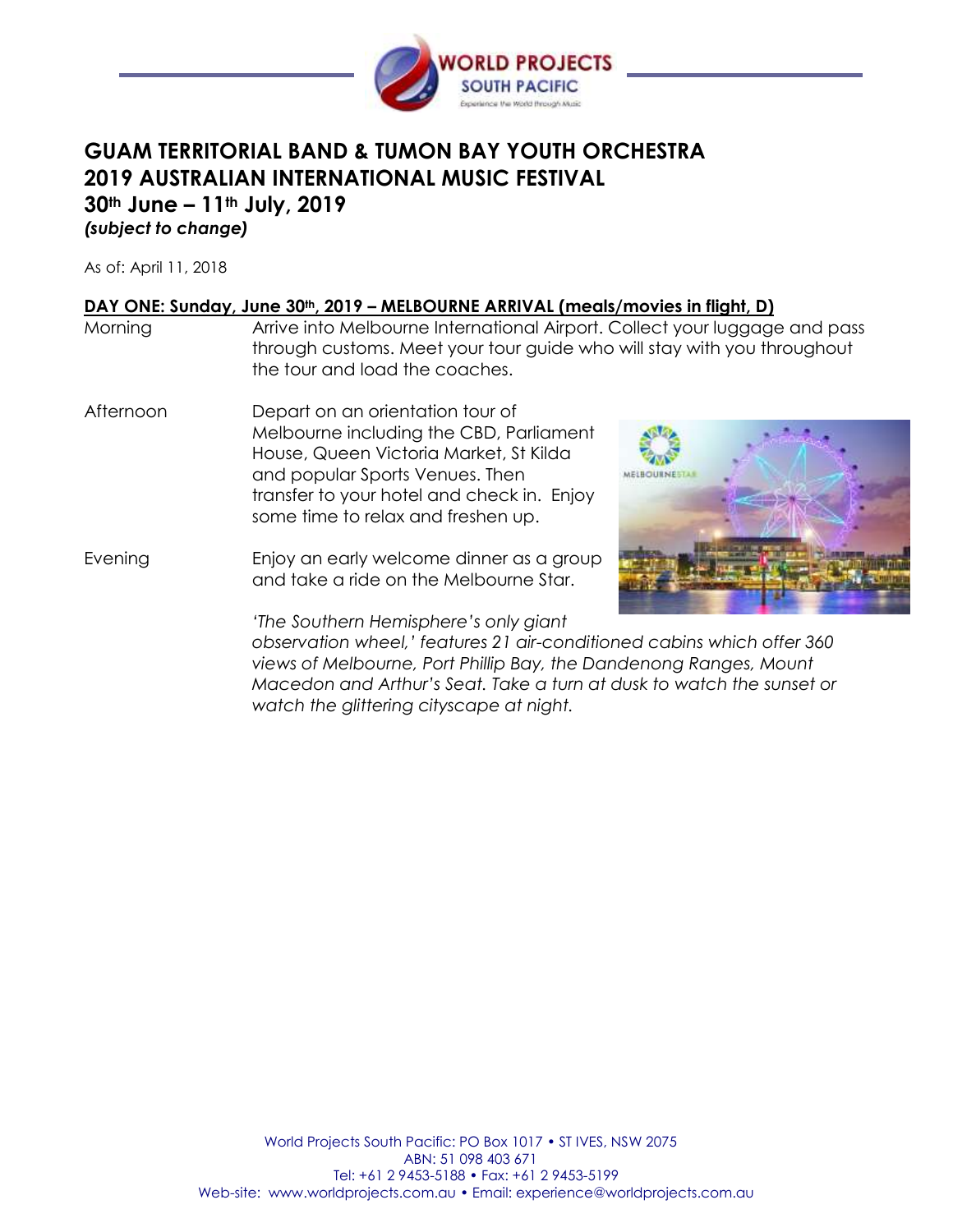

#### **DAY TWO: Monday, July 1st, 2019 – MELBOURNE (B)** *– Performance, Workshop*

Morning Breakfast as a group at your hotel.

After breakfast, transfer to a local venue for an exchange *performance* with a local school or community band.

Afternoon Lunch at own cost.

Transfer to Melbourne Arts Centre for Into The Music – Federation Bells *Workshop*. *The Federation Bells, a large musical sculpture located at Birrarung Marr along the Yarra River, was* 



*commissioned in 2001 to commemorate the centenary of Federation.*

During the workshop, learn about the Federation Bells sculpture, its history and mechanics. Write music for a specific, unusual instrument, using contemporary composition tools. Then walk to the Federation Bells at Birraruna Marr to hear your composition being played live.

Evening Dinner on your own this evening. A chance to explore Melbournes famous eateries.

#### **DAY THREE: Tuesday, July 2nd, 2019 – MELBOURNE → SYDNEY (B,D)**

Morning Breakfast as a group at your hotel. Check out of the hotel and load the coaches and transfer to Melbourne Domestic Airport. Afternoon Depart on your flight to Sydney. On arrival, collect your luggage and board the coaches. Transfer to Collaroy Centre and check into your rooms. Evening Dinner as a group at the camp.

#### **DAY FOUR: Wednesday, July 3rd, 2019 – SYDNEY (B,L,D)**

Morning Breakfast as a group at the centre. Enjoy a day free day at the centre to

rehearse and explore the local area.

Evening Dinner as a group.



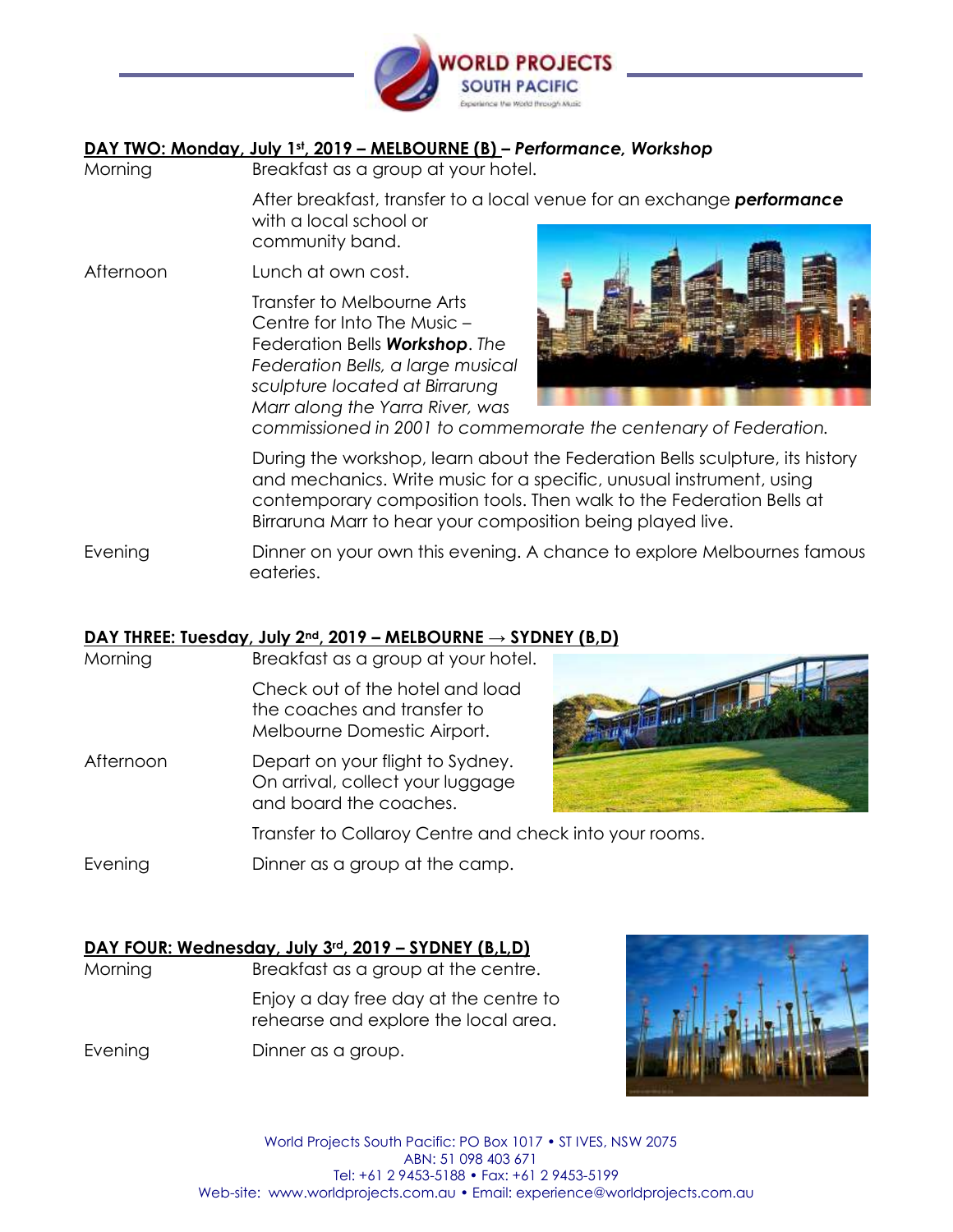

#### **DAY FIVE: Thursday, 4th July, 2019 – SYDNEY ARRIVAL (B)**

- Morning Breakfast at your accommodation as a group and check out. Load the coaches and transfer to the city. Enjoy an Sydney Orientation Tour including stops in the Central Business District, Eastern Suburbs and Bondi Beach. Afternoon Lunch on own.
- Mid-afternoon, transfer and check in to your hotel (TBC).



Evening Dinner (own arrangements)

Afterwards, attend the Festival Opening Concert for all participating groups.

#### **DAY SIX: Friday, 5th July, 2019 - SYDNEY (B) –** *Workshop*

| Morning   | Breakfast as a group at the hotel.                                                                 |  |
|-----------|----------------------------------------------------------------------------------------------------|--|
|           | This morning, transfer to a venue in Sydney<br>(TBC – possibly Sydney Conservatorium of<br>Music). |  |
|           | Enjoy a 1-hour <b>workshop</b> with a member of<br>the Festival Faculty.                           |  |
| Afternoon | Lunch on your own in Sydney.                                                                       |  |
|           | This afternoon is free to explore Sydney on<br>your own.                                           |  |
| Evening   | Dinner on own in Sydney and the rest of this evening is free.                                      |  |

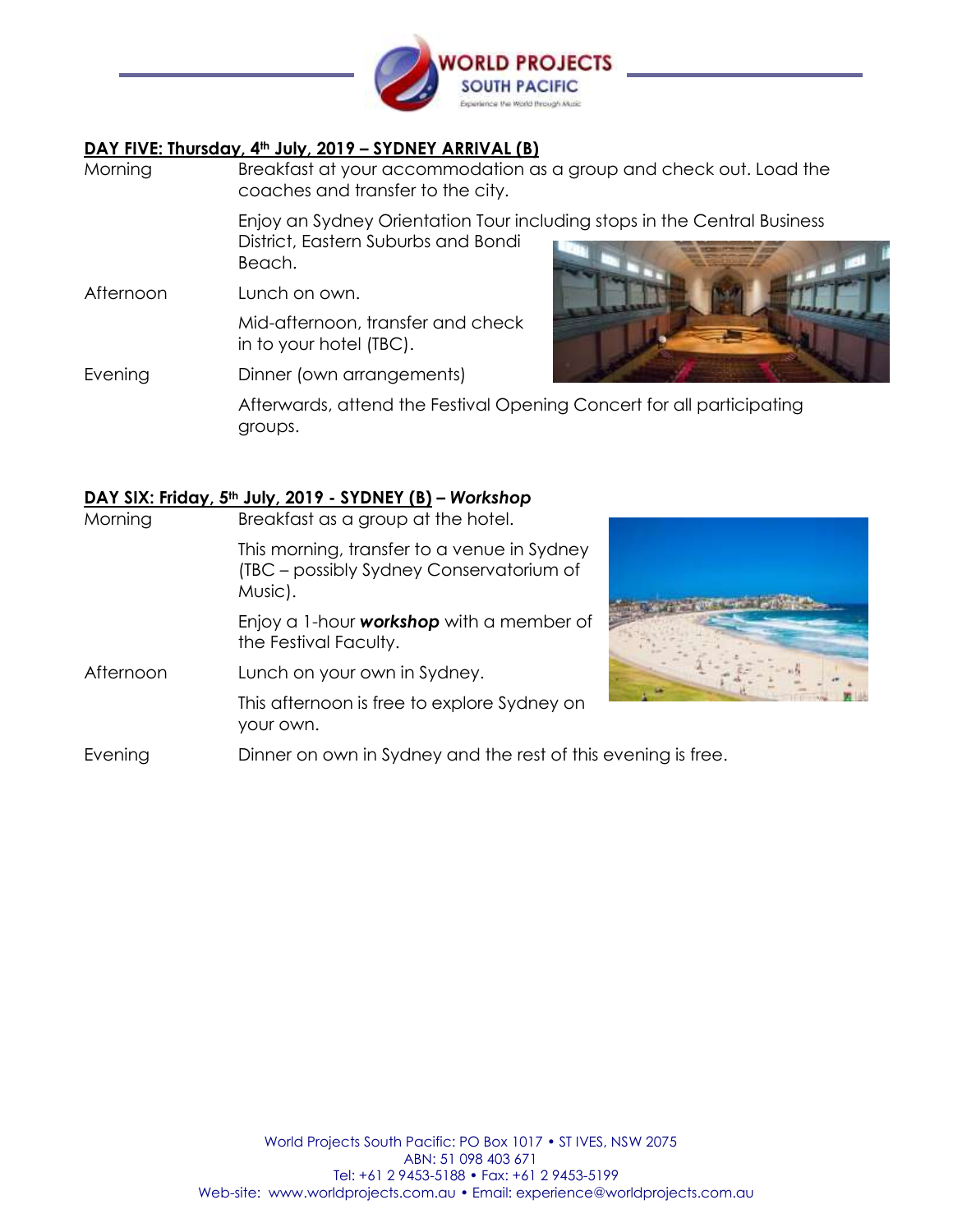

#### **DAY SEVEN: Saturday, 6th July, 2019 - SYDNEY (B) –** *Performance #1*

Morning Breakfast as a group at the hotel. Depart for Sydney's Taronga Zoo where you will be able see both international and native animals such as kangaroos and koalas!! Afternoon Lunch on your own at the park. Early afternoon, board the coaches and return to the hotel. Upon arrival back to the hotel, freshen up and change into your performance attire. Transfer to Verbrugghen Hall (TBC). Upon arrival, sound check on stage. Evening **Afterwards, depart for dinner on own nearby. Return to Verbrugghen Hall.** Adjudicated *performance* as part of this evening's Festival Concert at Verbrugghen Hall (TBC) (20 minute performance length). Afterwards, return to the hotel.

#### **DAY EIGHT: Sunday, 7th July, 2019 - SYDNEY (B,D) –** *Performance #2*

Morning Breakfast as a group at the hotel.

Enjoy a 1.5-hour *rehearsal exchange* with another participating ensemble.

Late morning, board the coaches and transfer to the Sydney Opera House. Upon arrival you will move through Stage Door and to your holding space backstage to store your instruments.

Afternoon Lunch on your own nearby and return to the Sydney Opera House.

> *Performance* for the Concert Band as part of this afternoon's Festival Concert in the Concert Hall (20 minute performance length – no sound check). You will also have the opportunity to hear other Festival ensembles perform this afternoon.

Afterwards, load the coaches and return instruments to the hotel.



Evening Dinner as a group in Sydney and the rest of this evening is free.

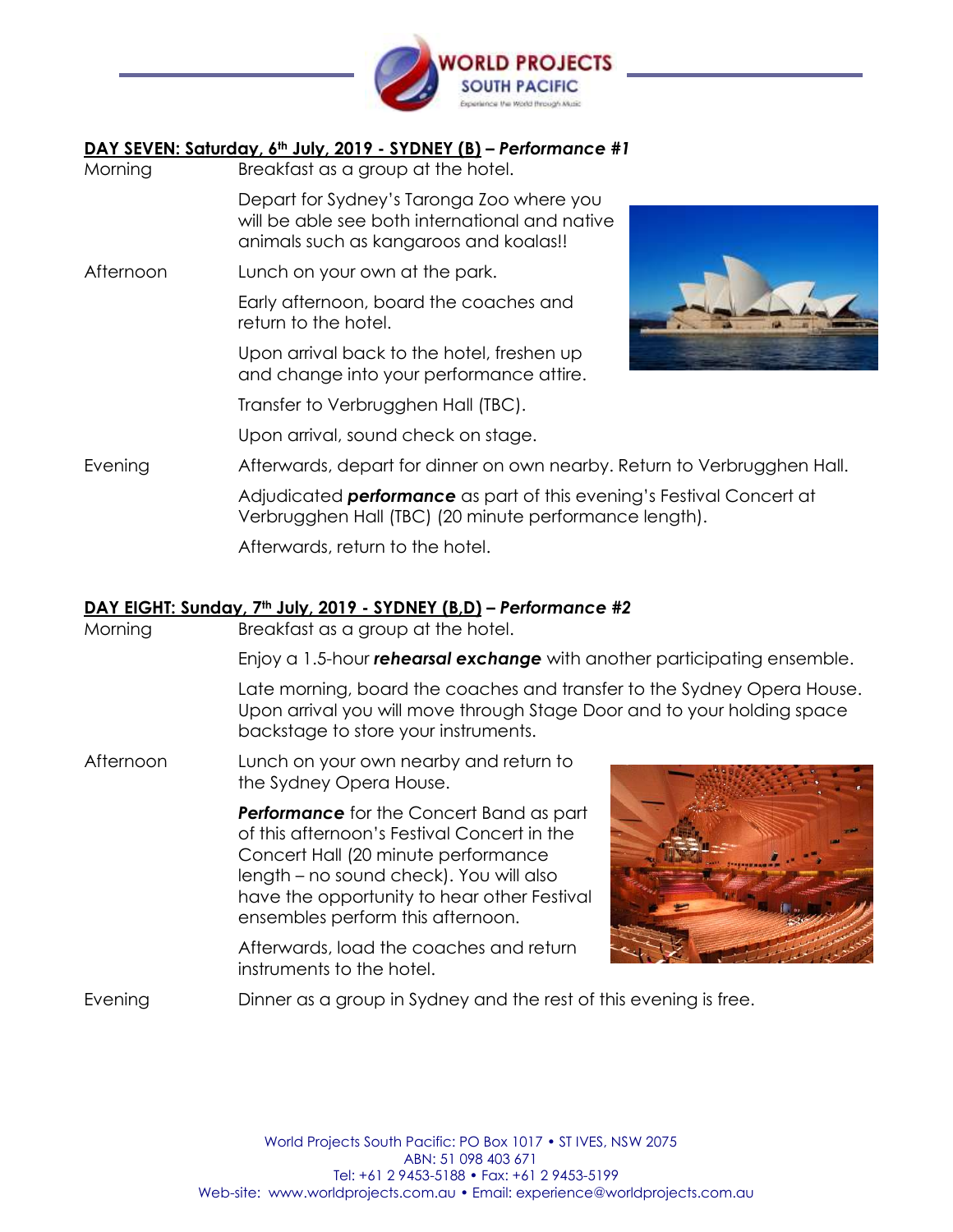

#### **DAY NINE: Monday, 8th July, 2019 - SYDNEY (B, D)**

| Morning   | Breakfast as a group at the hotel.                                                                                                         |
|-----------|--------------------------------------------------------------------------------------------------------------------------------------------|
|           | This morning enjoy a Guided Walking Tour of<br>the Historic Rock's District in Sydney - one of<br>the oldest settled areas in the country! |
| Afternoon | Lunch on own in Sydney.                                                                                                                    |
|           | This afternoon is free to explore Sydney.                                                                                                  |
|           | Afterwards, return to the hotel.                                                                                                           |
| Evening   | Dinner as a group.                                                                                                                         |



#### **DAY TEN: Tuesday, 9th July, 2019 - SYDNEY (B) –** *Performance #3*

Morning Breakfast as a group at the hotel.

Transfer to Darling Harbour for some time to explore the local area.

Afternoon Lunch on your own.

Outdoor *Performance* at Darling Harbour. Late afternoon, board the coaches and return to the hotel.

Evening Dinner on your own



| Morning   | Breakfast as a group at the hotel.                                                                                                                     |  |  |
|-----------|--------------------------------------------------------------------------------------------------------------------------------------------------------|--|--|
|           | This morning, enjoy a Harbour Cruise on Sydney's magnificent Harbour.                                                                                  |  |  |
| Afternoon | Lunch on your own followed by some free time this afternoon for<br>independent shopping and sightseeing.                                               |  |  |
| Evening   | Farewell Dinner as a group to celebrate your<br>Sydney Performance Tour.                                                                               |  |  |
|           | Afterwards, transfer to the Sydney Town Hall<br>or the Sydney Opera House (TBC).                                                                       |  |  |
|           | Attend (or <b>perform</b> in if you are the<br>Adjudicator's choice) the Festival<br>Command Performance in the Sydney Town<br>Hall - Centennial Hall. |  |  |
|           | After the concert, enjoy the Festival Closing Party.                                                                                                   |  |  |
|           |                                                                                                                                                        |  |  |

Afterwards, return to the hotel.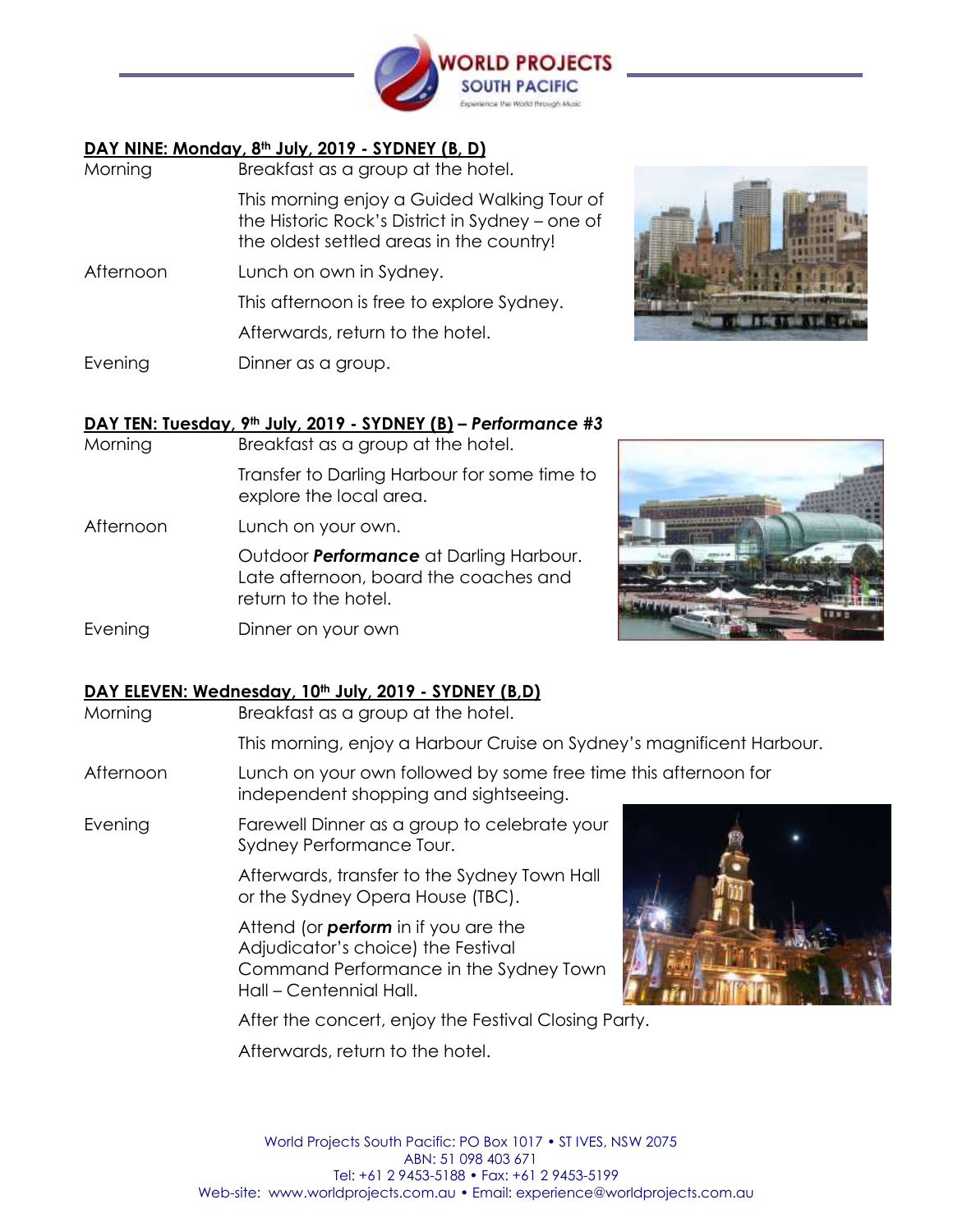

#### **DAY TWELVE: Thursday, 11th July, 2019 - SYDNEY DEPARTURE (B, meals/movies inflight)**

- Morning Breakfast as a group at the hotel. Check out of the hotel and transfer to Sydney Airport. Arrive at Sydney Airport and check in for your flight.
- Afternoon Depart Sydney.

#### **WELCOME HOME!!**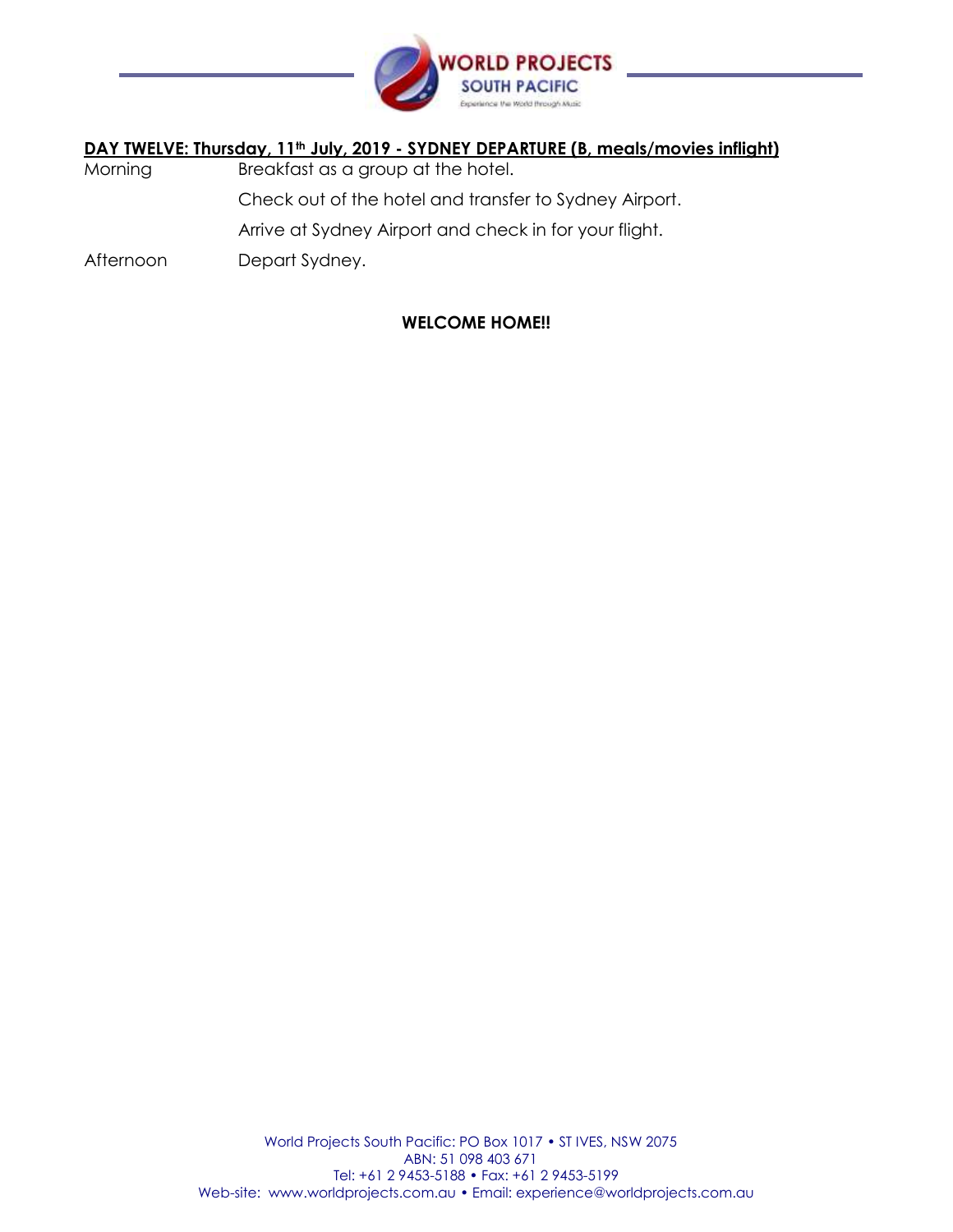

### **GUAM TERRITORIAL BAND & TUMON BAY YOUTH ORCHESTRA 2019 AUSTRALIAN INTERNATIONAL MUSIC FESTIVAL**

**30th June – 11th July, 2019**

*(subject to change)*

*Current as of April 11, 2018*

#### **GROUND INCLUSIONS:**

Accommodation:

- Melbourne: Two (2) nights at a central, 3-star hotel
- Collaroy: Two (2) nights at Collaroy Centre \*subject to availability)
- Sydney: Seven (7) nights at a 3-star hotek OR Youth Hostel (subject to availability)
- Breakfasts: Daily as a group at the hotel (Continental Youth Hostel, Full Breakfast in 3 Star)
- Lunches: One (1) as a group at the Collaroy Centre
- Dinners: Six (6) as a group
- Full-sized deluxe touring coach(es) as required by the itinerary
- Melbourne: One exchange performance (1)
- Sightseeing and admissions per itinerary including: MELBOURNE – Orientation Tour, Melbourne Star
	- SYDNEY Sydney Orientation Tour, Sydney Harbour Cruise, Taronga Zoo, Rock's Guided Walking Tour
- One (1) local tour manager PER COACH with the group throughout the tour
- Australian International Music Festival inclusions as follows:
	- One (1) adjudicated performance for each ensemble at Verbrugghen Hall or Similar (TBC)
	- One (1) performance slot in the Sydney Opera House Concert Hall for the Concert Band (no sound check)
	- One (1) outdoor performance per ensemble
	- Workshop: One (1) per ensemble with a member of the Festival Faculty
	- Rehearsal Exchange: One(1) with another participating ensemble for the Wind Ensemble
	- Festival T-shirt
	- Festival program and sticker
	- Festival Plaque for each group
	- One (1) recording of an indoor performance
	- Access to all Festival events and concerts
	- Festival Closing Party
- Large equipment provided at the Sydney Festival concert and rehearsal locations (Timpani, Concert Bass Drum, Xylophone, Glockenspiel, Marimba, Vibraphone, Chimes, Drum Kit, Music Stands Piano & Choral Risers)
- Taxes and tolls (where applicable)